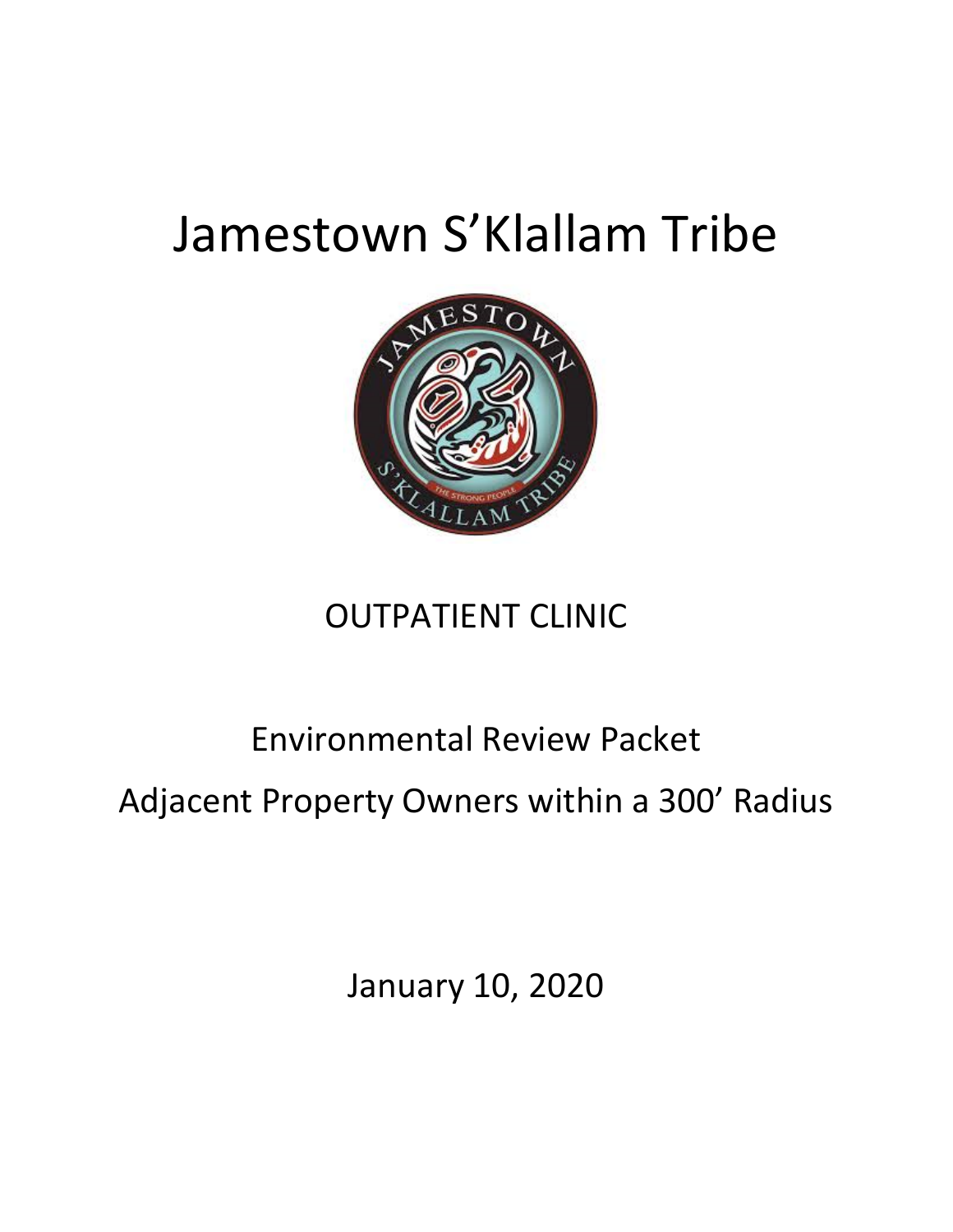## **JAMESTOWN S'KLALLAM TRIBE: OUTPATIENT CLINICADJACENT PROPERTY OWNERS WITH A 300' RADIUS**

| Map H          | PID        | <b>FIRST NAME</b>                     | <b>LAST NAME</b>      | <b>ADDRESS</b>            | <b>ZIP</b>          | <b>CITY</b>             | <b>ST</b> |
|----------------|------------|---------------------------------------|-----------------------|---------------------------|---------------------|-------------------------|-----------|
| 1              |            | 21016 JOHN R                          | SANFORD TTE ETAL      | PO BOX 2680               |                     | 98382 SEQUIM            | <b>WA</b> |
| $\overline{2}$ |            | 21025 RICHARD E                       | <b>SHAW</b>           | 310 S SHAW LN             | 98382-3629 SEQUIM   |                         | WA        |
| 3              |            | 21030 RICHARD E                       | <b>SHAW</b>           | 310 S SHAW LN             | 98382-3629 SEQUIM   |                         | <b>WA</b> |
| 4              |            | 21034 TEMUMOVIC PARTNERSHIP           |                       | 3021 RIDGE RD STE A57     |                     | 75032 ROCKWALL          | TX        |
| 5              |            | 21053   NORMAN AND EL                 | DAWLEY AND FRANKFURTH | 360 KNECHTEL WY NE #206   |                     | 98110 BAINBRIDGE ISLAND | <b>WA</b> |
| 6              |            | 21063 NORMAN AND EL                   | DAWLEY AND FRANKFURTH | 360 KNECHTEL WY NE #206   |                     | 98110 BAINBRIDGE ISLAND | <b>WA</b> |
| $\overline{7}$ |            | 21064   NORMAN AND E L                | DAWLEY AND FRANKFURTH | 360 KNECHTEL WY NE #206   |                     | 98110 BAINBRIDGE ISLAND | <b>WA</b> |
| 8              | 21066 MARK |                                       | LONGSTAFF             | P O BOX 1208              |                     | 98346 KINGSTON          | WA        |
| 9              |            | 22040   BRIAN AND CATHY JO            | CAYS                  | 711 W HAMMOND ST          | 98382-2903 SEQUIM   |                         | WA        |
| 10             | 22041      | JANICE                                | <b>BOLLA</b>          | 731 W HAMMOND ST          |                     | 98382 SEQUIM            | <b>WA</b> |
| 11             |            | 22042 CARY JAMES                      | <b>FAST</b>           | 400 AMERICA BLVD          |                     | 98382 SEQUIM            | WA        |
| 12             |            | 22043   STEVEN AND CHERYL             | <b>FORD</b>           | 752 W HEMLOCK             |                     | 98382 SEQUIM            | WA        |
| 13             |            | 22044   THEODORE AND NATALIE          | <b>MAHOWALD</b>       | 732 W HEMLOCK ST          |                     | 98382 SEQUIM            | WA        |
| 14             |            | 22045   BETTY J                       | HASENPFLUG            | 712 W HEMLOCK ST          | 98382-3653 SEQUIM   |                         | WA        |
| 15             | 22046 KATE |                                       | BUENAU                | 712 PINE CONE CT          |                     | 98382 SEQUIM            | <b>WA</b> |
| 16             |            | 22047   DONALD AND SHIRLEY H          | <b>GILLOGLY TTES</b>  | 2483 DOE RUN RD           |                     | 98382 SEQUIM            | WA        |
| 17             |            | 22048 HANS AND JUDY                   | STEVENFELDT           | 732 W PINE CONE CT        |                     | 98382 SEQIM             | WA        |
| 18             |            | 22049 RICHARD AND JEAN                | <b>GOOKINS</b>        | <b>81 AMETHYST DR</b>     | 98382-3892 SEQUIM   |                         | WA        |
| 19             |            | 22050   LOUIS AND MARYLAURA           | <b>RAMPONI TTES</b>   | P O BOX 2874              |                     | 98382 SEQUIM            | <b>WA</b> |
| 20             |            | 22051   BENJAMIN S P AND BINA         | <b>HEGTVEDT</b>       | 741 W PINE CONE COURT     |                     | 98382 SEQUIM            | <b>WA</b> |
| 21             |            | 41278 CLALLAM COUNTY                  |                       | 223 E 4TH ST              |                     | 98362 PORT ANGELES      | WA        |
| 22             |            | 41280 COSTCO WHOLESALE CORP           | PROPERTY TAX DEPT 104 | 999 LAKE DR               | 98027-8990 ISSAQUAH |                         | WA        |
| 23             | 41394 KARL |                                       | ALLEN                 | <b>PO BOX 295</b>         |                     | 98324 CARLSBORG         | <b>WA</b> |
| 24             |            | 41397 DANIEL NAD LORI                 | WAKEFIELD             | PO BOX 1427               |                     | 98382 SEQUIM            | WA        |
| 25             |            | 41520 MEADOWBROOK PK HOMEOWNERS ASSOC |                       | PO BOX 1733               | 98382-1733 SEQUIM   |                         | <b>WA</b> |
| 26             |            | 41522 JOHN AND COLLETTE               | <b>DUQUETTE</b>       | 456 POND LN               | 98382-8925 SEQUIM   |                         | WA        |
| 27             | 41523 JOHN |                                       | <b>REBELOS</b>        | 2213 146TH PL SW          |                     | 98087 LYNNWOOD          | <b>WA</b> |
| 28             |            | 41524   SUZETTE D                     | CALLEJA               | PO BOX 3155               | 98382-5010 SEQUIM   |                         | WA        |
| 29             |            | 41525   RORY JAMES AND BOBBI          | KALLAPPA              | 133 E COBBLESTONE LN      | 98382-3710 SEQUIM   |                         | <b>WA</b> |
| 30             |            | 41526 JEANETTE M                      | <b>BROWN</b>          | 20 CASCADIA LOOP          |                     | 98382 SEQUIM            | WA        |
| 31             |            | 41527 MICHAEL AND MELISA              | LUSK AND LEON         | 113 E COBBLESTONE LN      |                     | 98382 SEQUIM            | WA        |
| 32             |            | 41528 TIMOTHY J AND LORNA F           | <b>COLLINS</b>        | 7412 YOLANDA DR SW        | 98512-8567 OLYMPIA  |                         | <b>WA</b> |
| 33             |            | 41529 ANTHONY AND ANDREA              | <b>CORTANI</b>        | 5231 WOODCOCK RD          | 98382-8524 SEQUIM   |                         | <b>WA</b> |
| 34             | 81906      | JOHN AND SHINA Y                      | КO                    | 30126 16TH AVE SW         |                     | 98023 FEDERAL WAY       | <b>WA</b> |
| 35             |            | 82737   RICHARD AND JEAN              | <b>GOOKINS</b>        | 81 AMETHYST DR            | 98382-3892 SEQUIM   |                         | WA        |
| 36             |            | 82738 MERLYN P                        | <b>GERRIE</b>         | 762 W PINE CONE CT        |                     | 98382 SEQUIM            | WA        |
| 37             |            | 82739 JAMES JEREMY AND JODY LYNN      | COPELAND              | PO BOX 364                |                     | 98324 CARLSBORG         | <b>WA</b> |
| 38             |            | 82740 RICHARD AND JEAN                | <b>GOOKINS</b>        | 81 AMETHYST DR            | 98382-3892 SEQUIM   |                         | <b>WA</b> |
| 39             |            | 84146 TEMUNOVIC PARTNERSHIP           | <b>LTD</b>            | 3021 RIDGE ROAD SUITE A57 |                     | 75032 ROCKWALL          | <b>TX</b> |